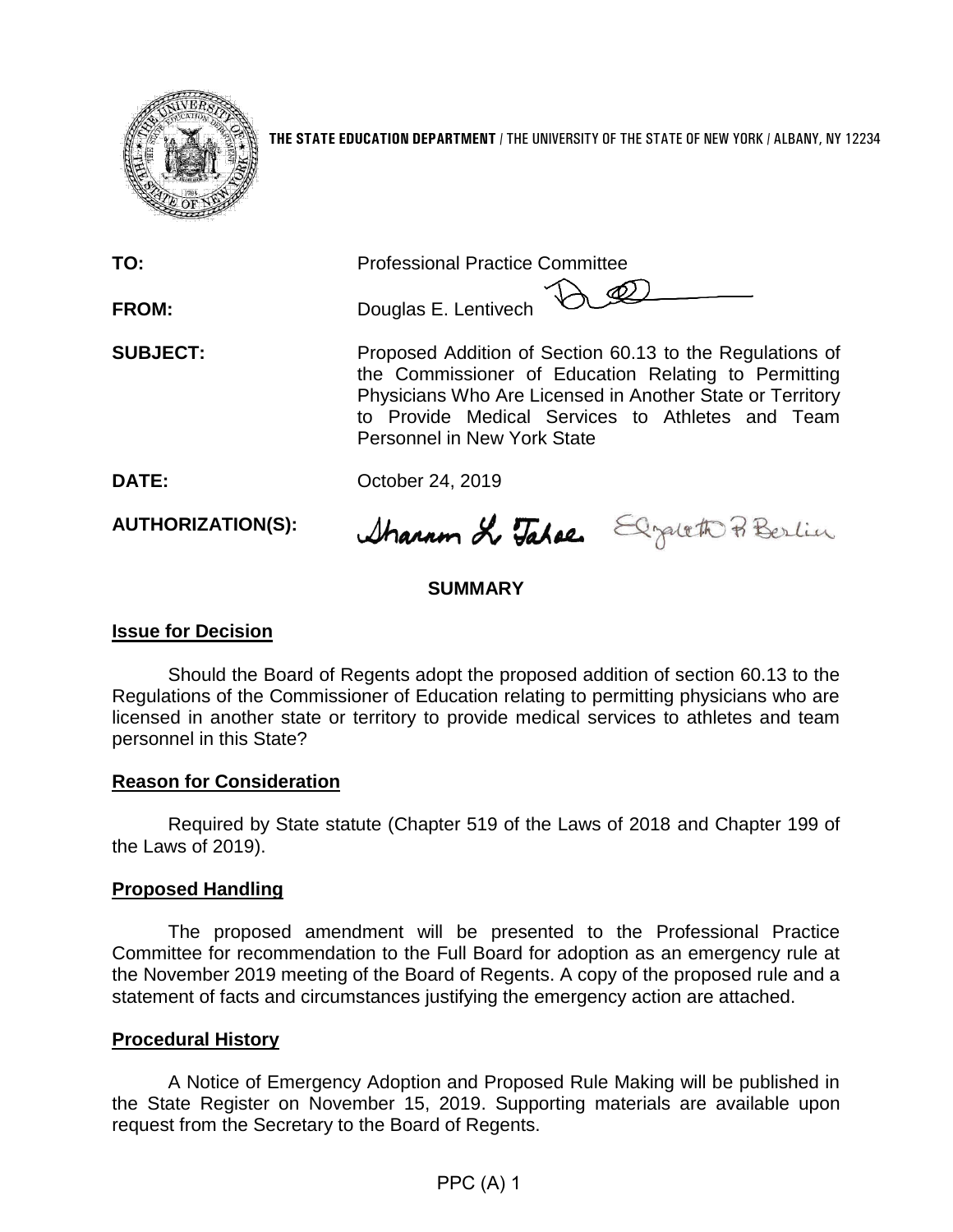### **Background Information**

Currently, New York State is one of only four other states, Idaho, North Dakota, South Dakota and Wisconsin, that does not recognize visiting team physicians. As part of their work, team physicians cross state lines on a regular basis. However, most of them are only licensed in their respective home states, not in all the states where their teams may visit to participate in sporting events. Team physicians provide medical services to athletes and team personnel at the secondary education, post-secondary education and professional levels and attend games and team practices wherever their respective teams travel to.

On October 5, 2018, President Trump signed the Sports Medicine Clarity Act of 2018 (Sports Medicine Clarity Act), which, inter alia, extends liability insurance coverage to other states when state-licensed medical practitioners provide services to traveling athletes, athletic teams, or team personnel. Prior to this Act, state-licensed sports medicine professionals lacked insurance coverage when they crossed state lines with their teams, which exposed them to liability because insurance companies would not accept liability and pay for damages for the medical services they provided to team athletes and personnel outside of the state(s) they are licensed in. Additionally, prior to the Sports Medicine Clarity Act, physicians put their medical licenses at risk each time they crossed state lines with their teams.

However, the Sports Medicine Clarity Act did not address physician licensure requirements for out-of-state team physicians when they provide medical services to athletes and team personnel in their respective states.

On December 28, 2019, Governor Cuomo signed Chapter 519 of the Laws of 2018 (Chapter 519), which, effective June 26, 2019, inter alia, amended the Education Law, by adding a new subdivision (10) to section 6526 of the Education Law, to permit any physician who is licensed and in good standing in another state or territory, and who has a written agreement to provide medical services to athletes and team personnel of a United States sports team recognized by the United States Olympic committee or an outof-state secondary school, institution of postsecondary education, or professional athletic organization sports team, may provide medical services to such athletes and team personnel for no more than five days before through three days after each discrete sanctioned team sporting event in New York State; and at a discrete sanctioned team sporting event in this State, as defined in the Regulations of the Commissioner of Education, provided such services are provided only to such athletes and team personnel at the discrete sanctioned team sporting event.

Subsequently, on August 29, 2019, Governor Cuomo signed Chapter 199 of the Laws of 2019 (retroactively effective June 26, 2019), inter alia, amended subdivision (10) of section 6526 of the Education Law to include the New York State Department of Health's (DOH) State Professional Board for Professional Medical Conduct, in addition to the Board of Regents, as a disciplinary and regulatory authority over any physician licensed in another state or territory providing medical services to athletes and team personnel in this State.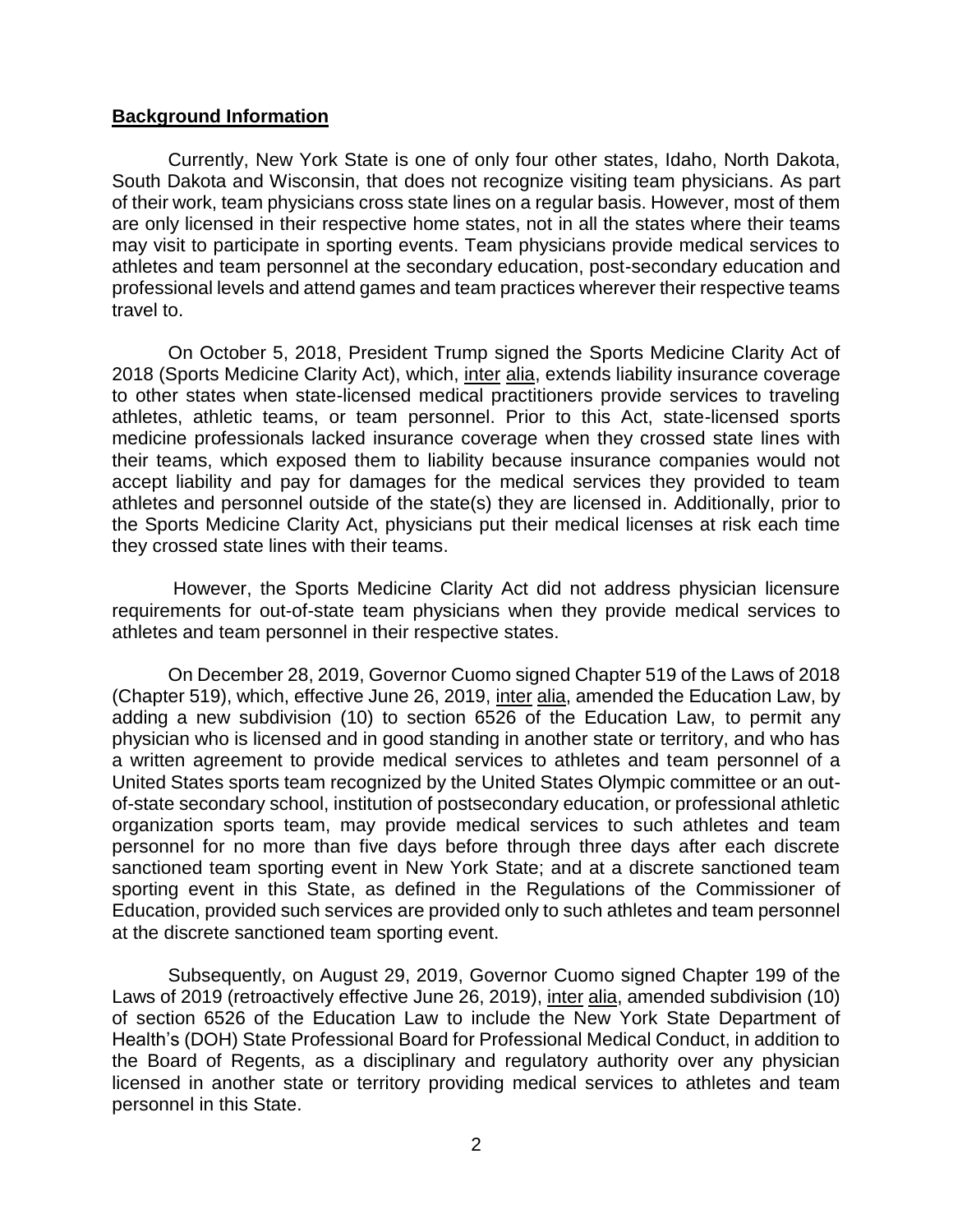The proposed addition of section 60.13 to the Regulations of the Commissioner of Education implements Chapters 519 and 199 by, inter alia, defining a discrete sanctioned team sporting event as a separate and distinct team sporting event that occurs during a defined period of time in this State and whose participants include a United States sports team recognized by the United States Olympic committee or out-of-state secondary school, institution of postsecondary education, or professional athletic organization sports team. The proposed amendment also subjects the team physician to the personal and subject matter jurisdiction and disciplinary and regulatory authority of the Board of Regents and the State Board for Professional Medical Conduct established pursuant to section two hundred thirty of the public health law as if he or she is a licensee and as if the exemption established pursuant to subdivision (10) of section 6526 of the Education Law is a license. The proposed amendment further requires team physicians to comply with the applicable provisions of Title VIII of the Education Law, the Public Health Law, the Rules of the Board of Regents, the State Board for Professional Medical Conduct, and the Regulations of the Commissioner of Education and the Commissioner of Health, relating to professional misconduct, disciplinary proceedings and penalties for professional misconduct.

### **Related Regent's Items**

None.

## **Recommendation**

It is recommended that the Board of Regents take the following action:

VOTED: That section 60.13 of the Regulations of the Commissioner of Education be added, as submitted, effective November 5, 2019, as an emergency action upon a finding by the Board of Regents that such action is necessary for the preservation of the public health and general welfare to immediately conform the Regulations of the Commissioner of Education to the requirements of Chapter 519 of the Laws of 2018 and Chapter 199 of the Laws of 2019, which permit physicians who are licensed in another state or territory to provide medical services to athletes and team personnel in New York State, as long as certain requirements are met.

#### **Timetable for Implementation**

If adopted as the November 2019 Regents meeting, the emergency rule will become effective November 5, 2019. It is anticipated that the proposed rule will be presented to the Board of Regents for permanent adoption at the February 10-11, 2020 Regents meeting, after publication of the proposed amendment in the State Register and expiration of the 60-day public comment period required under the State Administrative Procedure Act. Because the emergency regulation will expire before the February 2020 Regents meeting, it is anticipated that an additional emergency action will be presented for adoption at the January Regents meeting.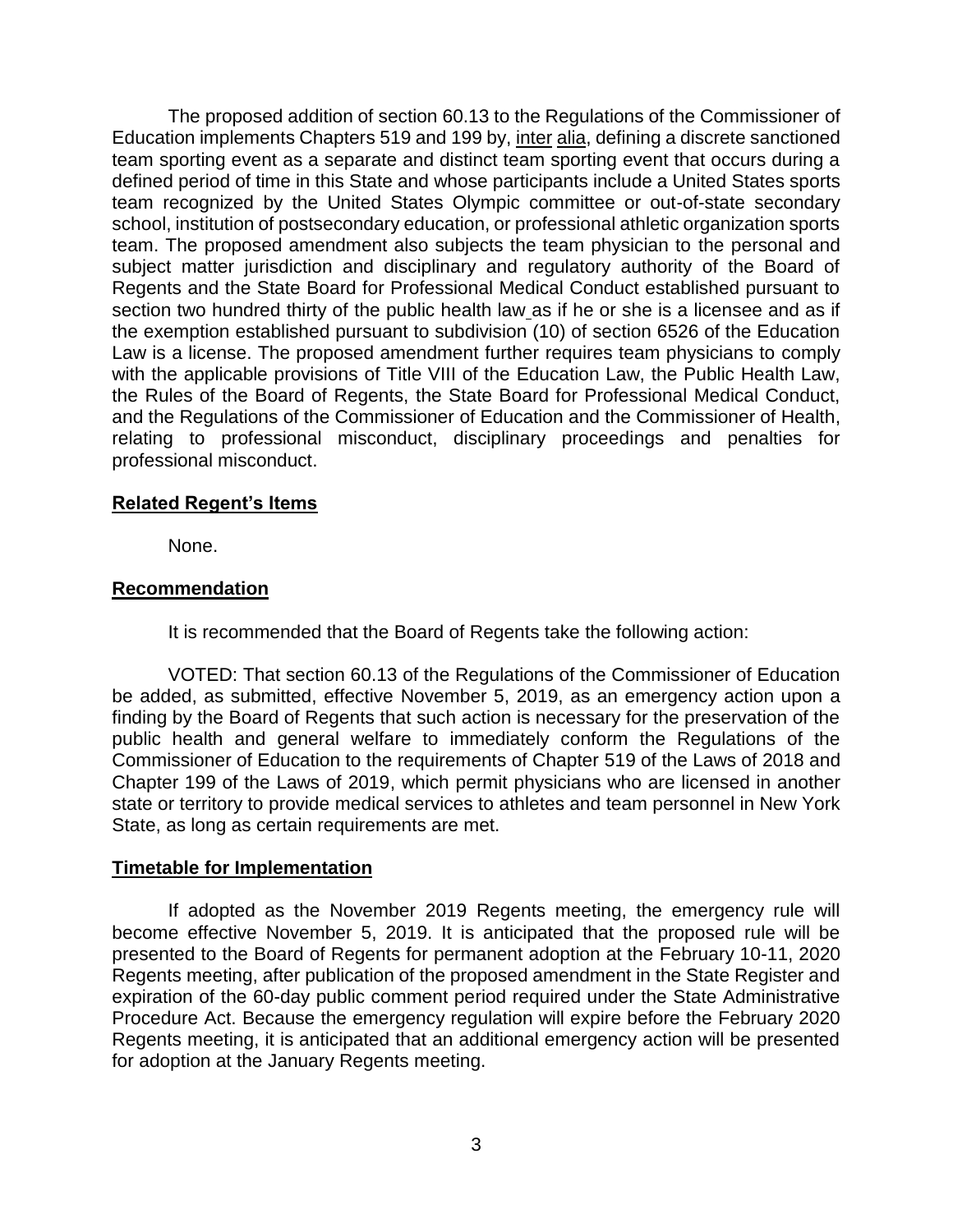#### **Attachment A**

AMENDMENT TO THE REGULATIONS OF THE COMMISSIONER OF EDUCATION Pursuant to section 207, 6504, 6506, 6507, 6510, 6521, 6522, 6526 and Chapter 519 of the Laws of 2018 and Chapter 199 of the Laws of 2019.

Section 60.13 of the Regulations of the Commissioner of Education is added, as follows:

§60.13 Exemption for Physicians Who are Licensed in Another State or Territory to Provide Medical Services to Athletes and Team Personnel in New York State

(a) Pursuant to Education Law §6526(10), any physician who is licensed and in good standing in another state or territory, and who has a written agreement to provide medical services to athletes and team personnel of a United States sports team recognized by the United States Olympic committee or an out-of-state secondary school, institution of postsecondary education, or professional athletic organization sports team, may provide medical services to such athletes and team personnel:

(1) for no more than five days before through three days after each discrete sanctioned team sporting event in this State; and

(2) at a discrete sanctioned team sporting event in this State, as defined in subdivision (b) of this section, provided such services are provided only to such athletes and team personnel at the discrete sanctioned team sporting event.

(b) Discrete sanctioned team sporting event means a recognized team sporting event that occurs during a defined time period in this State and whose participants include a United States sports team that is recognized by the United States Olympic committee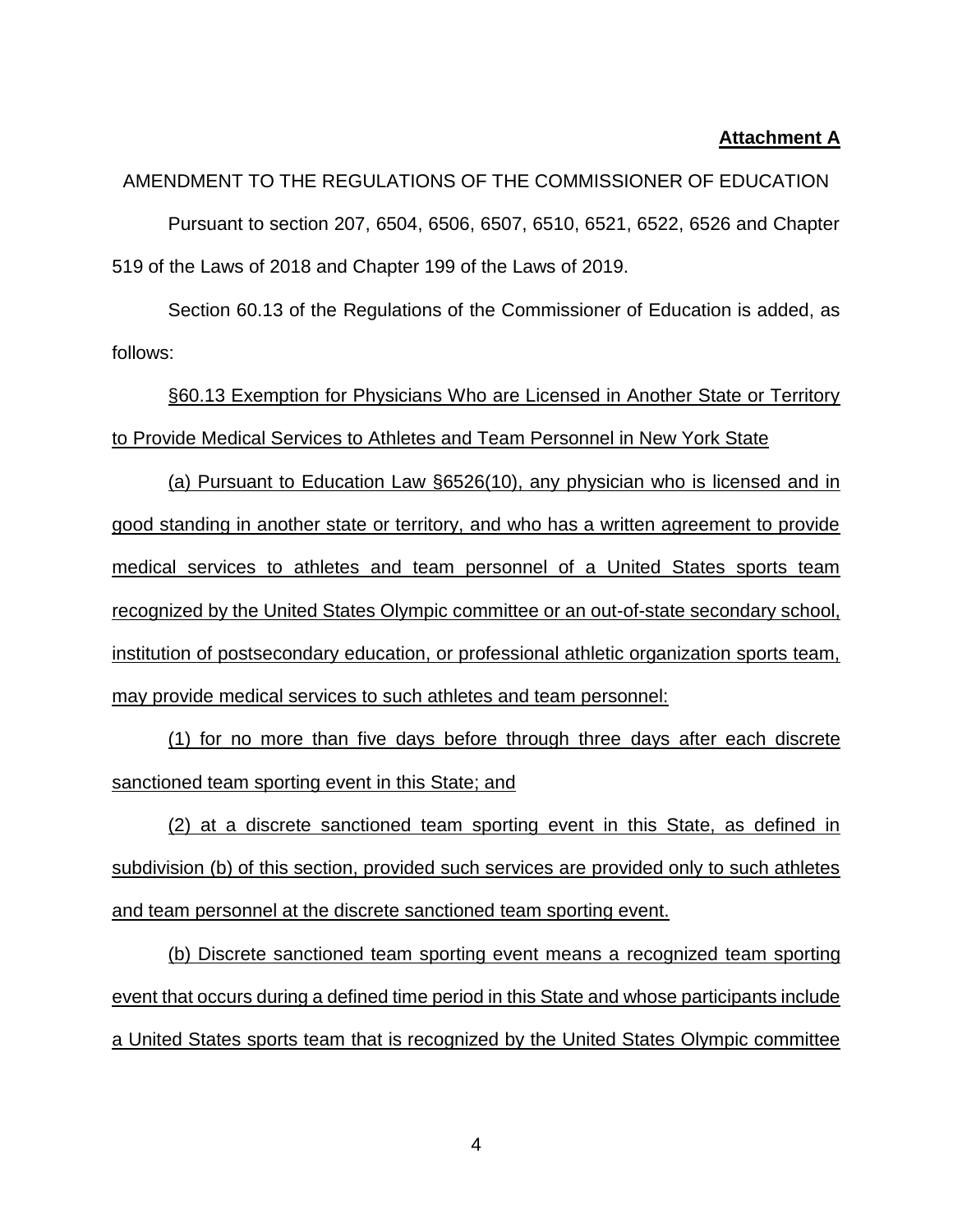or an out-of-state secondary school, institution of postsecondary education, or professional athletic organization sports team.

(c) Any person practicing as a physician in this State pursuant to this section shall be subject to the personal and subject matter jurisdiction and disciplinary and regulatory authority of the Board of Regents and the State Board for Professional Medical Conduct established pursuant to Public Health Law §130 as if he or she is a licensee and as if the exemption established pursuant to Education Law §6526 is a license. Such individual shall comply with the applicable provisions of Title VIII of the Education Law, the Public Health Law, the Rules of the Board of Regents, the State Board for Professional Medical Conduct established pursuant to Public Health Law §130, and the Regulations of the Commissioner and the Commissioner of Health, relating to professional misconduct, disciplinary proceedings and penalties for professional misconduct.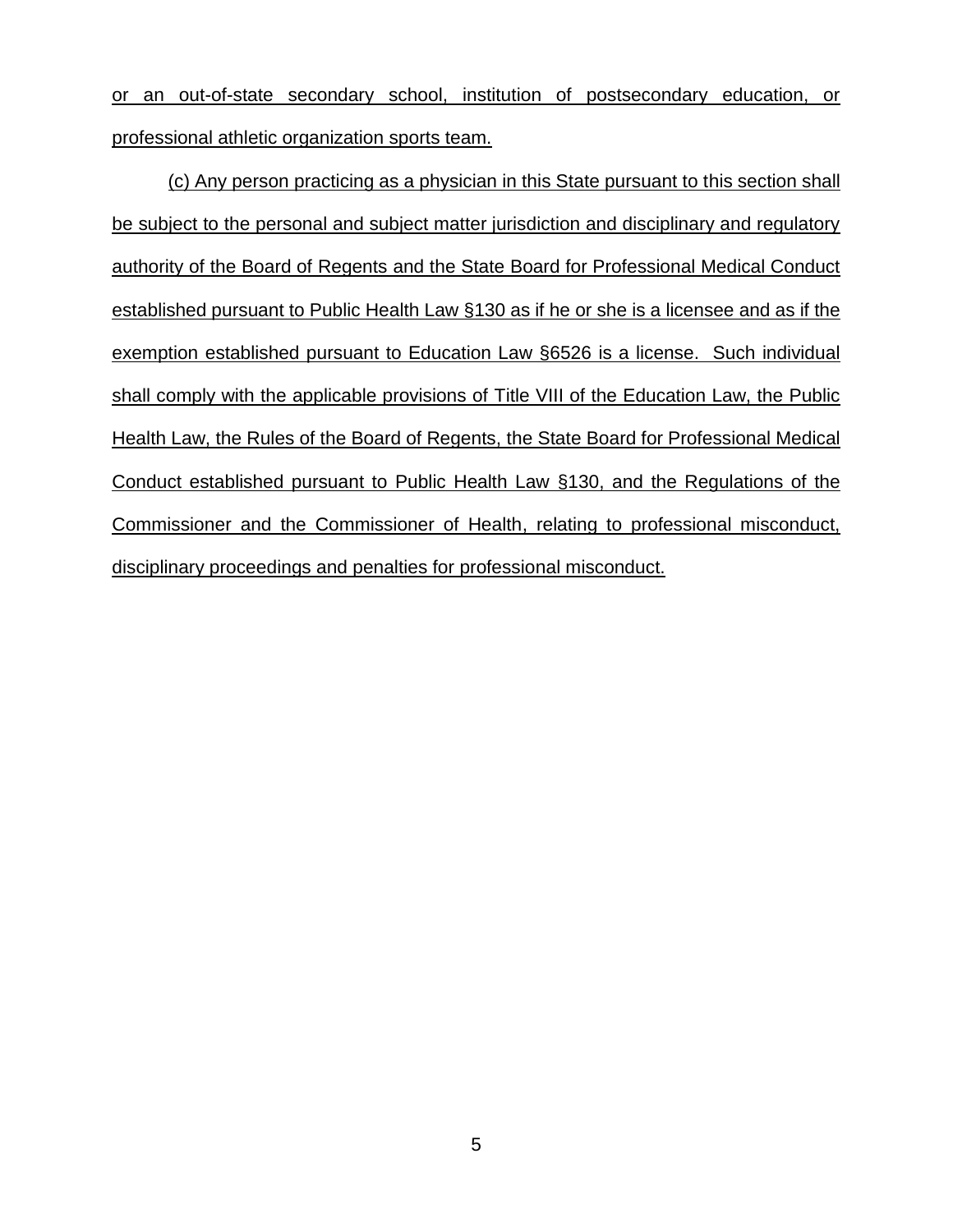#### **8 NYCRR §60.13**

# STATEMENT OF FACTS AND CIRCUMSTANCES WHICH NECESSITATE EMERGENCY ACTION

The proposed addition of section 60.13 to the Regulations of the Commissioner of Education is necessary to implement Chapter 519 of the Laws of 2018 (Chapter 519) and Chapter 199 of the Laws of 2019 (Chapter 199), which amended the Education Law, effective June 26, 2019, to permit any physician who is licensed and in good standing in another state or territory, and who has a written agreement to provide medical services to athletes and team personnel of a United States sports team recognized by the United States Olympic committee or an out-of-state secondary school, institution of postsecondary education, or professional athletic organization sports team, may provide medical services to such athletes and team personnel for no more than five days before through three days after each discrete sanctioned team sporting event in New York State; and at a discrete sanctioned team sporting event in this State, as defined in the Regulations of the Commissioner of Education, provided such services are provided only to such athletes and team personnel at the discrete sanctioned team sporting event.

The proposed addition of section 60.13 to the Regulations of the Commissioner of Education implements Chapters 519 and 199 by, inter alia, defining a discrete sanctioned team sporting event as a separate and distinct team sporting event that occurs during a defined period of time in this State and whose participants include a United States sports team recognized by the United States Olympic committee or out-of-state secondary school, institution of postsecondary education, or professional athletic organization sports team. The proposed amendment also subjects the team physician to the personal and

6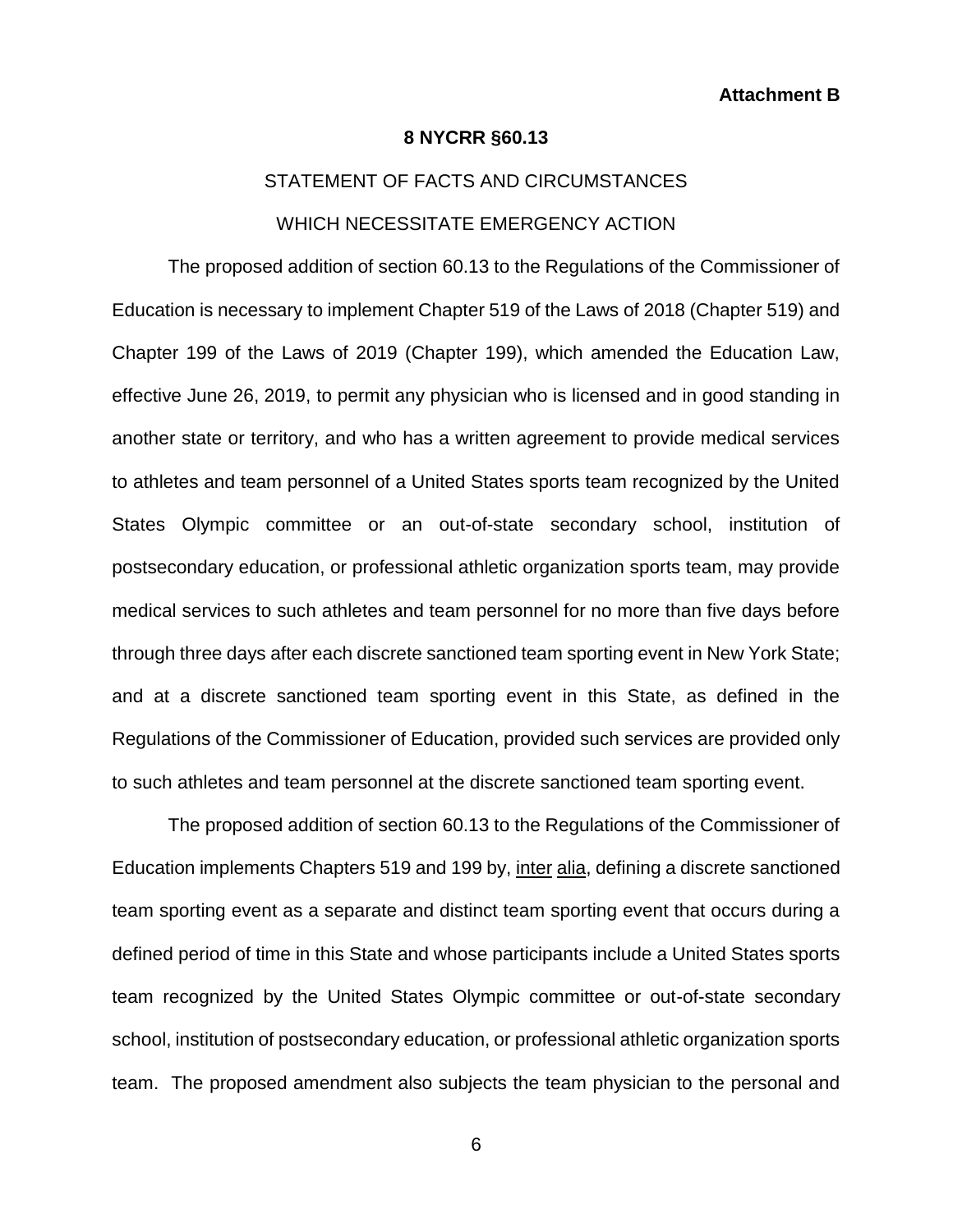subject matter jurisdiction and disciplinary and regulatory authority of the Board of Regents and the State Board for Professional Medical Conduct established pursuant to section two hundred thirty of the public health law as if he or she is a licensee and as if the exemption established pursuant to subdivision (10) of section 6526 of the Education Law is a license. The proposed amendment further requires team physicians to comply with the applicable provisions of Title VIII of the Education Law, the Public Health Law, the Rules of the Board of Regents, the State Board for Professional Medical Conduct, and the Regulations of the Commissioner of Education and the Commissioner of Health, relating to professional misconduct, disciplinary proceedings and penalties for professional misconduct.

Since the Board of Regents meets at fixed intervals, the earliest the proposed rule can be presented for permanent adoption, after expiration of the required 60-day comment period provided for in the State Administrative Procedure Act (SAPA) sections 201(1) and (5), would be the February 10-11, 2020 Regents meeting. Furthermore, pursuant to SAPA 203(1), the earliest effective date of the proposed rule, if adopted at the February meeting would be February 26, 2020, the date the Notice of Adoption would be published in the State Register.

Therefore, emergency action is necessary at the November 2019 meeting for the preservation of the public health and general welfare in order to immediately conform the Regulations of the Commissioner of Education to the requirements of Chapters 519 and 199, which both became effective June 26, 2019, to permit physicians who are licensed in another state or territory to provide medical services to athletes and team personnel in New York State, as long as certain requirements are met.

7